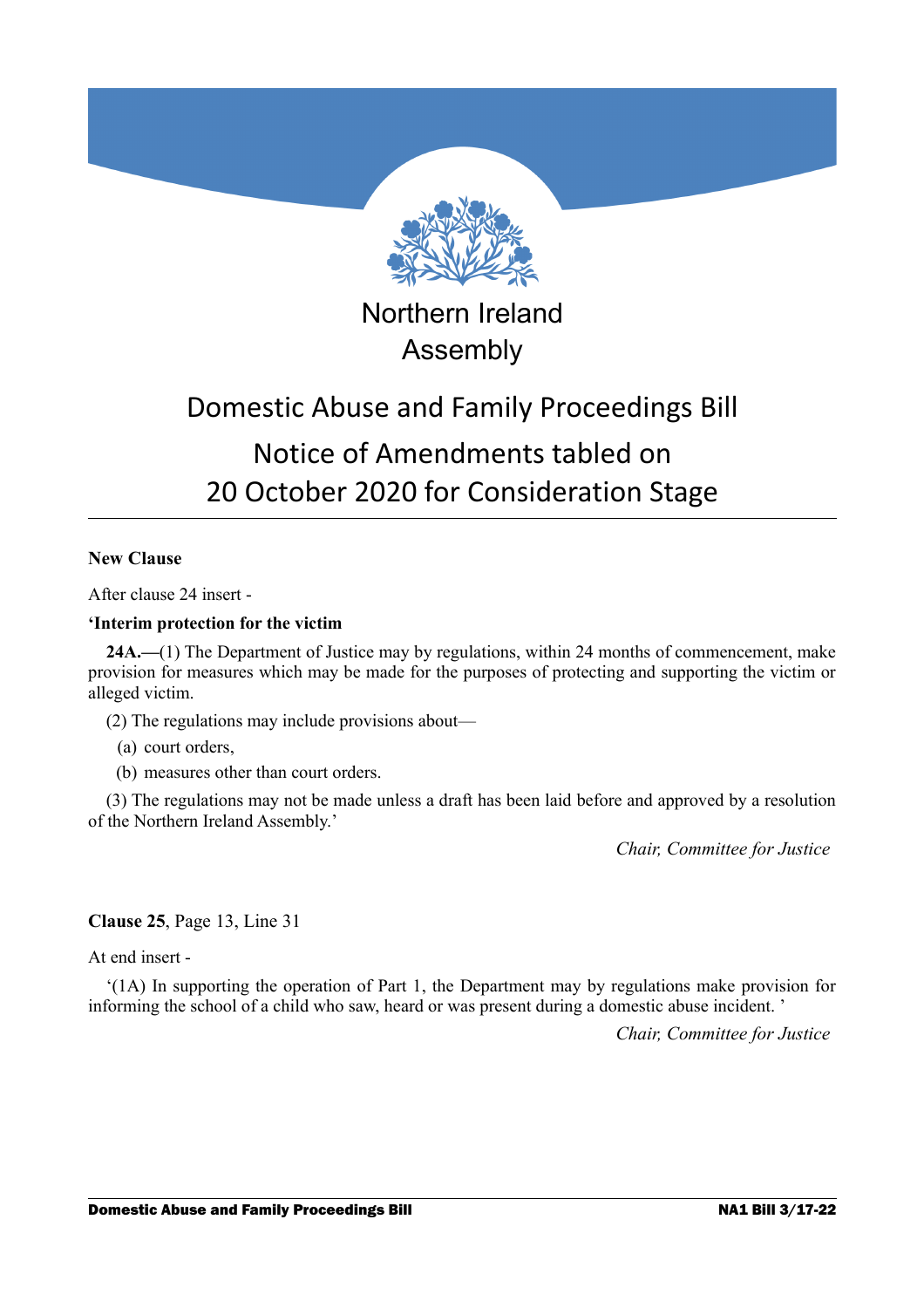## **New Clause**

After clause 25 insert -

## **'Guidance on data collection**

**25A.—**(1) The Department of Justice—

- (a) may issue guidance to the relevant bodies about the sort of information which it seeks to obtain from them for the purpose of the assessment by it of the operation of this Part, and
- (b) must have regard to information which it obtains from the relevant bodies in relation to the operation of this Part when determining the steps (if any) that could be taken by it for the purpose of ensuring the effectiveness of the operation of this Part.

(2) The relevant bodies are—

- (a) Police Service of Northern Ireland,
- (b) Public Prosecution Service Northern Ireland,
- (c) the Northern Ireland Courts and Tribunals Service, and
- (d) such additional bodies as the Department considers appropriate.'

*Chair, Committee for Justice* 

## **New Clause**

After clause 25 insert -

## **'Training**

**25A.—**(1) It shall be the duty of the Department to ensure that sufficient training of policing and criminal justice agencies, including but not limited to—

- (a) Police Service of Northern Ireland,
- (b) Public Prosecution Service Northern Ireland, and
- (c) the Northern Ireland Courts and Tribunals Service, and

is made available to allow for the effective operation of this Act.

(2) Training must be provided annually.

(3) Training is mandatory for all those involved in the disposal of domestic abuse cases in policing and criminal justice agencies, including but not limited to the agencies listed in subsection (1).

(4) Having identified the relevant staff in subsection (3) at the beginning of an annual reporting period, the Department must publish the uptake of training by each relevant organisation at the end of each year.'

*Chair, Committee for Justice* 

## **New Clause**

After clause 25 insert -

#### **'Independent oversight**

**25A.—**(1) The Department of Justice must not later than 1 year after the commencement of this Act appoint an independent person to—

- (a) contribute to the development of the guidance under section 25, and
- (b) review, report and make recommendations in relation to the operation of Part 1.